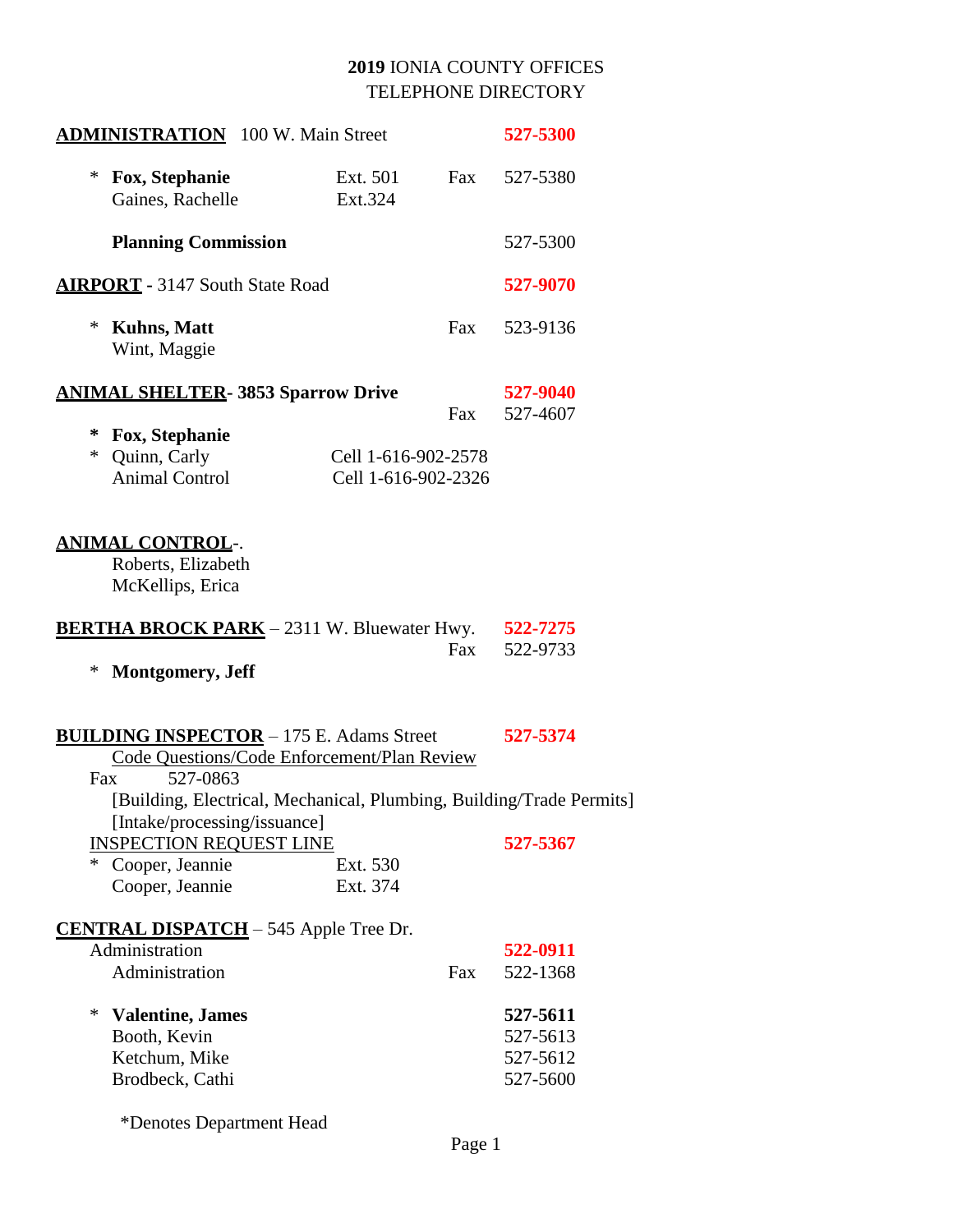#### **DISPATCH 527**-**0400**

Dispatch Fax 527-8833

Burns, Breann Ciganick, Meagan Fox, Amanda Hearld, Natalie Heinlein, Kevin Heydenburk, Kathy Hoeve, Becky Hull, Nathaniel Krantz, Katy McNinch, Jennifer Ravell, Jessica Wittenbach, Jeremiah

|   | <b>CIRCUIT COURT</b> - 100 W. Main Street |              |     |          |
|---|-------------------------------------------|--------------|-----|----------|
|   |                                           |              |     | 527-5336 |
|   |                                           |              | Fax | 527-5381 |
| ∗ | Kreeger, Suzanne (Hon.)                   | Ext. 315     |     |          |
| ∗ | Schafer, Ron (Hon.)                       | Ext. 336     |     |          |
|   | Fletcher, Kim                             | Ext. 336     |     |          |
|   | Szymanski, Tracy                          | Ext. 317     |     |          |
|   | Schmidt, Selina                           | Ext. 315/336 |     |          |
|   | Akin, Rebecca                             | Ext. 318     |     |          |
|   |                                           | Ext. 315     |     |          |
|   |                                           |              |     |          |

#### **CIRCUIT COURT PROBATION & PAROLE**– 101 W. Main Street

|                  |              | 527-5308 |
|------------------|--------------|----------|
|                  | <b>Fax</b>   | 527-5303 |
|                  |              |          |
| * Pettit, Tamara | 616-527-6510 |          |
| Bengal, Paul     | 616-527-6512 |          |
| Bonn. Lori       | 616-527-6629 |          |
| Boucha, Michelle | 616-527-6599 |          |
| Cudney, Tammy    | 616-527-5308 |          |
| Gainey, Abigail  | 616-527-6606 |          |
| Merrill, Paul    | 616-527-6656 |          |
| Shaneck, William | 616-527-6711 |          |
| Wayne, Jason     | 616-527-6549 |          |
|                  |              |          |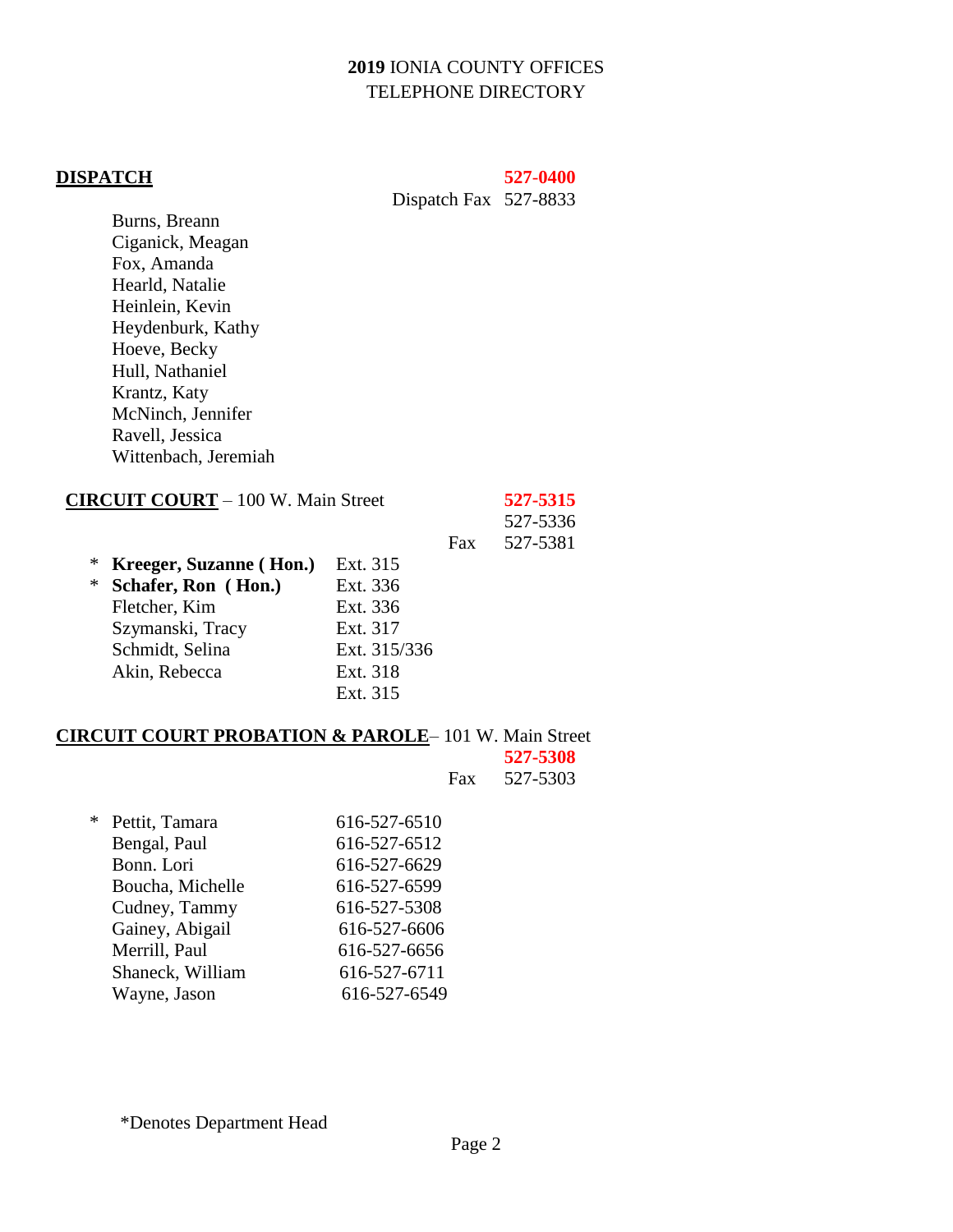| <b>CLERK'S OFFICE</b> - 100 W. Main Street     |                 |          | 527-5322        |                          |
|------------------------------------------------|-----------------|----------|-----------------|--------------------------|
|                                                |                 |          | Fax 527-8201    |                          |
| Cooper, Janae K.<br>∗                          | Ext. 325        |          |                 |                          |
| Geiger, Greg                                   | Ext. 524        |          |                 |                          |
| Gorham, Amy                                    | Ext. 509        |          |                 |                          |
| Herbstrieth, Stephanie                         | Ext. 522        |          |                 |                          |
| Smith, Deb                                     | Ext. 531        |          |                 |                          |
| Downing, Stephanie                             | Ext. 508        |          |                 |                          |
| <b>COMMISSIONERS</b> - 100 W. Main Street      |                 |          | 527-5300        |                          |
| <b>Hodges, Dave (Chairperson)</b>              |                 |          |                 |                          |
| Tiejema, Larry (Vice - Chairperson)            |                 |          |                 |                          |
| Bredice, Chris                                 |                 |          |                 |                          |
| Shattuck, Jack                                 |                 |          |                 |                          |
| Sharp, Georgia                                 |                 |          |                 |                          |
| Tiejema, Larry                                 |                 |          |                 |                          |
| Wirtz, Scott                                   |                 |          |                 |                          |
| <b>COMMISSION ON AGING - 115 Hudson Street</b> |                 |          |                 | 527-5365 OR 888-527-5365 |
|                                                |                 | Fax      | 527-5955        |                          |
| ∗<br><b>Hanulcik, Carol</b>                    | Ext. 366        |          |                 |                          |
| Crystal, Karen                                 | Ext. 235        |          |                 |                          |
| Insley, Lisa                                   | Ext. 372        |          |                 |                          |
| Jones, Sharon                                  | Ext. 540        |          |                 |                          |
| Kitchen                                        | Ext. 371        |          |                 |                          |
| Kuhtz, Mary Jane                               | Ext. 265        |          |                 |                          |
| Cook, Brenda / D.J. Scarborough                |                 | Ext. 265 |                 |                          |
| Steele, Deb                                    | Ext. 224        |          |                 |                          |
| Wolcott, Chris                                 | Ext. 225        |          |                 |                          |
| Yenchar, Rachel                                | Ext. 468        |          |                 |                          |
| Higbee, Emily                                  | Ext.228         |          |                 |                          |
| Connie/ Lynne                                  | Ext. 238        |          |                 |                          |
| <b>OUTREACH OFFICE EXTRA EXT.215</b>           |                 |          |                 |                          |
| <b>COMMUNITY MENTAL HEALTH</b>                 |                 |          | 527-1790        |                          |
| <b>DISTRICT COURT</b> - 100 W. Main Street     |                 |          |                 |                          |
|                                                |                 |          | <b>CRIMINAL</b> | 527-5346                 |
| <b>ATTORNEY CONFERENCE ROOM</b>                |                 |          | <b>CIVIL</b>    | 527-5349                 |
| <b>EXT. 438 AND EXT 439</b>                    |                 |          |                 |                          |
|                                                |                 |          | Fax             | 527-8221                 |
| Voet, Ray (Hon.)<br>∗                          | <b>Ext. 206</b> |          |                 |                          |
| <b>JUDGE'S BENCH</b>                           | <b>EXT. 450</b> |          |                 |                          |
| Carpenter, Deb                                 | Ext. 447        |          |                 |                          |
| Coon, Deb                                      | Ext. 354        |          |                 |                          |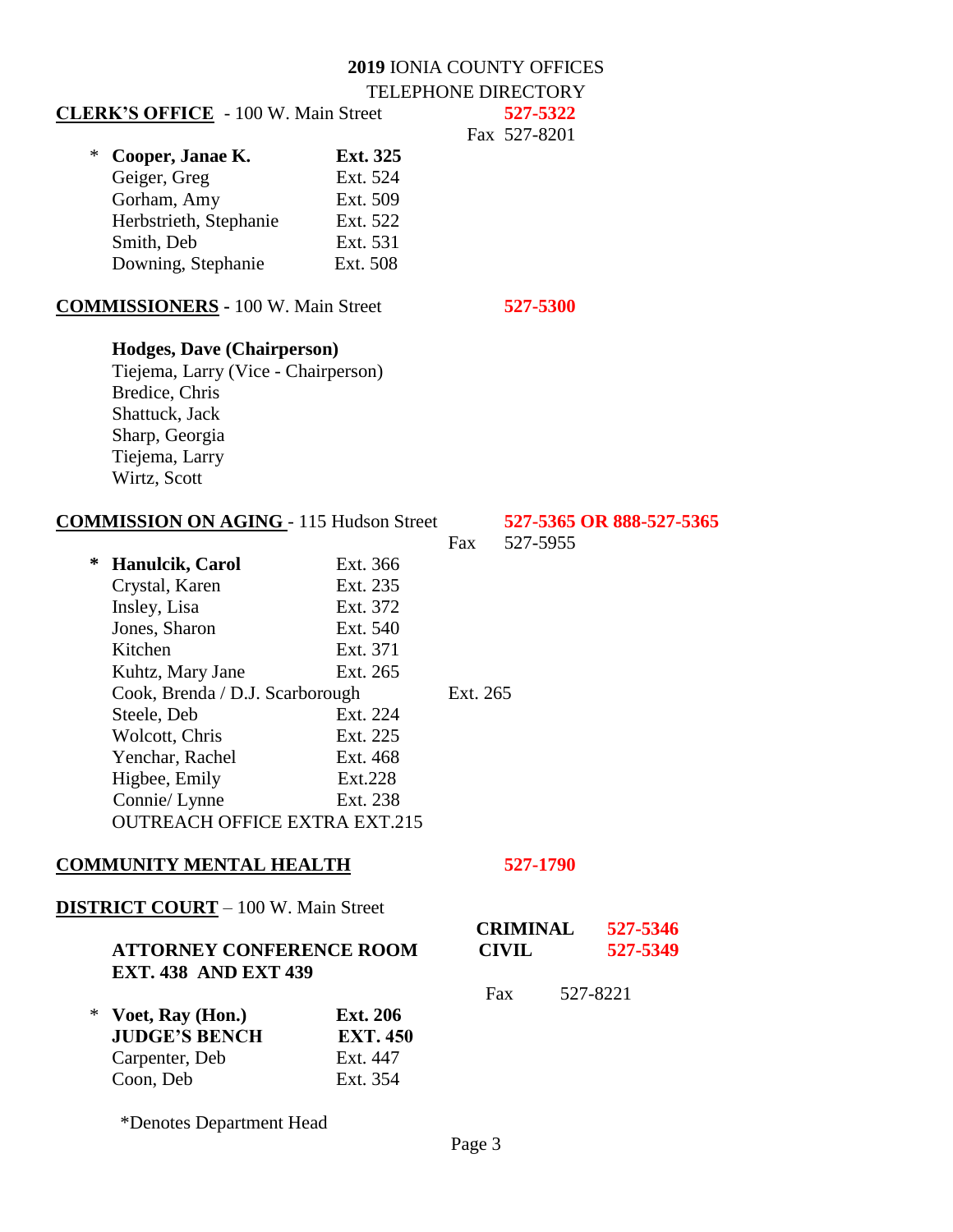| Denny, Brent          | Ext. 344 |
|-----------------------|----------|
| Fewless, Alva         | Ext. 349 |
| Miller, Mary          | Ext. 264 |
| Palmer, Angie         | Ext. 237 |
| Pennock, Heidi        | Ext. 448 |
| Porter, Deb           | Ext. 351 |
| <b>COURT RECORDER</b> | Ext. 449 |
| Stout, Linda          | Ext. 446 |
| Sherrick, Kim         | Ext. 347 |
| White, Jamie          | Ext. 350 |
| Deschaine, Denise     | Ext.352  |
| Wirth, Dave           | Ext. 394 |
|                       |          |

# **DISTRICT COURT PROBATION** – 101 W. Main Street **527-5342**

|                  |          | Fax. | 522-9404 |
|------------------|----------|------|----------|
| Morseau, Ron     | Ext. 396 |      |          |
| Sanderson, Mandy | Ext. 395 |      |          |
| Brown, Amber     | Ext. 342 |      |          |

# **DAY REPORT PROGRAM**

| Franks, Satin | Ext. 398 |
|---------------|----------|
|               |          |

| <b>DRAIN COMMISSIONER'S OFFICE - 100 W. Main Street</b> | 527-5373       |          |              |
|---------------------------------------------------------|----------------|----------|--------------|
|                                                         |                |          | Fax 527-5323 |
|                                                         | * Rose, Robert | Ext. 470 |              |
|                                                         |                | Ext. 461 |              |
|                                                         | Wharry, Lynda  | Ext. 373 |              |

# **ECONOMIC ALLIANCE** (ICEA Executive Director) 231-286-9497

| <b>EQUALIZATION</b> – 100 W. Main Street |          |     | 527-5376<br>527-5323 |
|------------------------------------------|----------|-----|----------------------|
| Bush, John (GIS)                         | Ext. 459 | Fax |                      |
| Meyaard, Tony                            | Ext. 455 |     |                      |
| Spratto, Mandy                           | Ext. 376 |     |                      |

# **EMERGENCY MANAGEMENT SERVICES** – 100 W. Main St. **527-8283**

**\* Hoskins, Stan Sgt.** Ext. 283 Email: whoskins@ioniacounty.org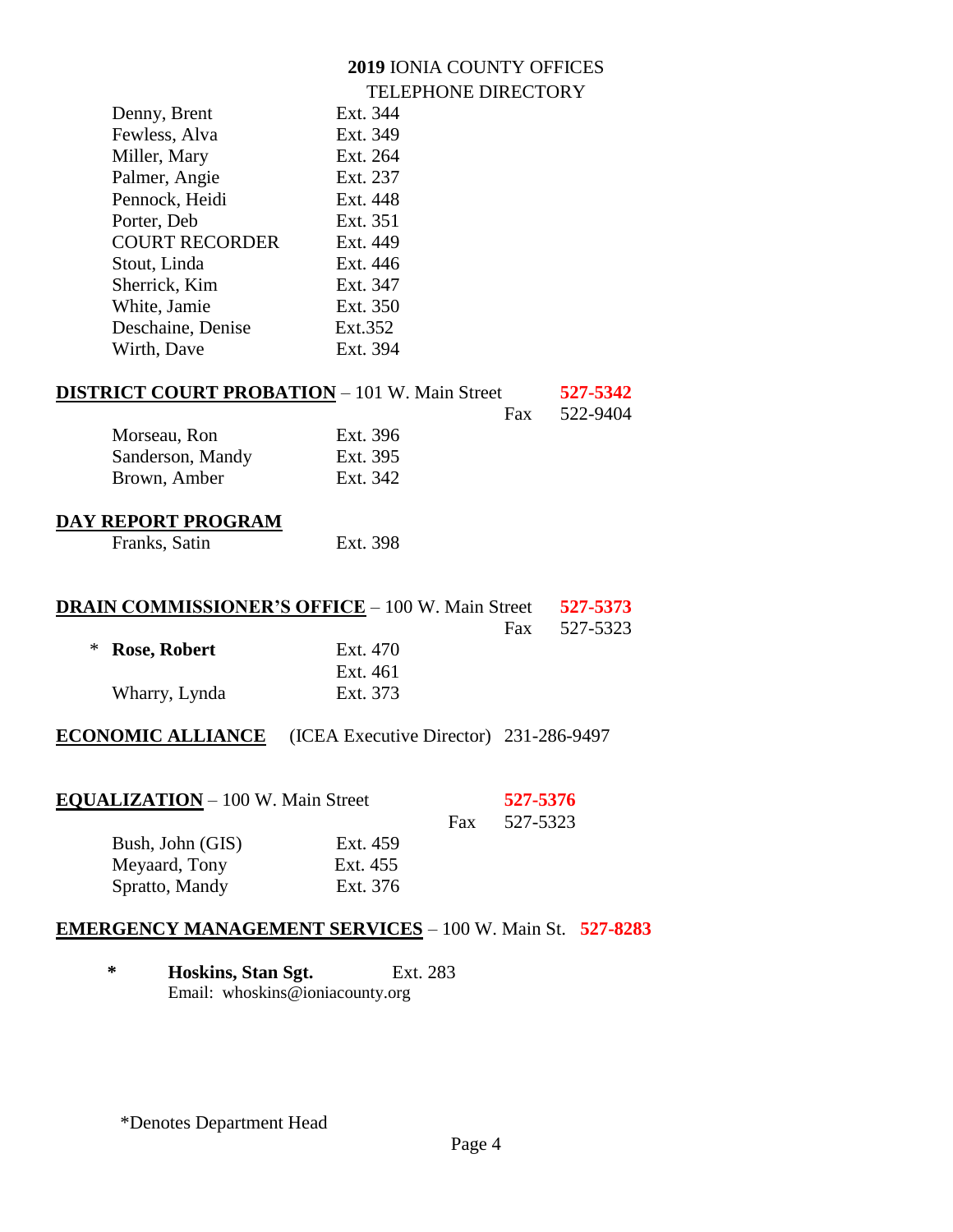#### **2019** IONIA COUNTY OFFICES TELEPHONE DIRECTORY **FINANCE AND HUMAN RESOURCES -**100 Main Street **527-5324** Fax 527-8212

| Open         |         | Ext. 228 |
|--------------|---------|----------|
| Pigue, Linda |         | Ext. 300 |
|              | Ext 324 |          |

#### **FRIEND OF THE COURT** -100 Washington Street **877-543-2660**

|     | 877-543-266 |
|-----|-------------|
| Fax | 527-5397    |

HEARING ROOM Ext.481 \* **Wierckz, Jessica** Ext. 314 Baldwin, Nancy Ext. 511 Gavitt, Chris Ext. 512 Clark, Stephine Ext.547 Hummel, Carol Ext. 570 Izzard, Mary Ext. 220 Melton, Kelly Ext. 536 Camacho, Marley Ext. 311 Randall, Erin Ext. 549 Schmitt-Thoma, Julie Ext. 510 Granger, Presley Ext. 514 Heintzelman, Karen Ext. 278 Wandell, Haley Ext. 313 Lester, Bev Ext. 276 Zeigler, Julie Ext. 571

## **HEALTH DEPARTMENT –** 175 E. Adams Street **527-5341**

Fax 527-5361

| $\ast$ | <b>Bowen, Ken</b>    | Ext. 412 |
|--------|----------------------|----------|
|        | Bevington, Jamie     | Ext. 482 |
|        | Brinks, Laura        | Ext. 475 |
|        | Bull, Lacey          | Ext. 492 |
|        | Doctor Shoyinka      | Ext. 477 |
|        | Doezema, April       | Ext. 476 |
|        | Eady, Trisha         | Ext. 404 |
|        | Germain, Amanda      | Ext. 494 |
|        | Gross, Diane         | Ext. 268 |
|        | Hengesbach, Sue      | Ext. 454 |
|        | Ingersoll, Brenda    | Ext. 269 |
|        | Keefer, Aimee        | Ext. 443 |
|        | Novak, Mark          | Ext. 493 |
|        | Petersen, Jason      | Ext. 445 |
|        |                      | Ext. 478 |
|        | Shaull-Norman, Peggy | Ext. 484 |
|        | Shaw, Chad           | Ext. 491 |
|        | Simon, Christine     | Ext. 295 |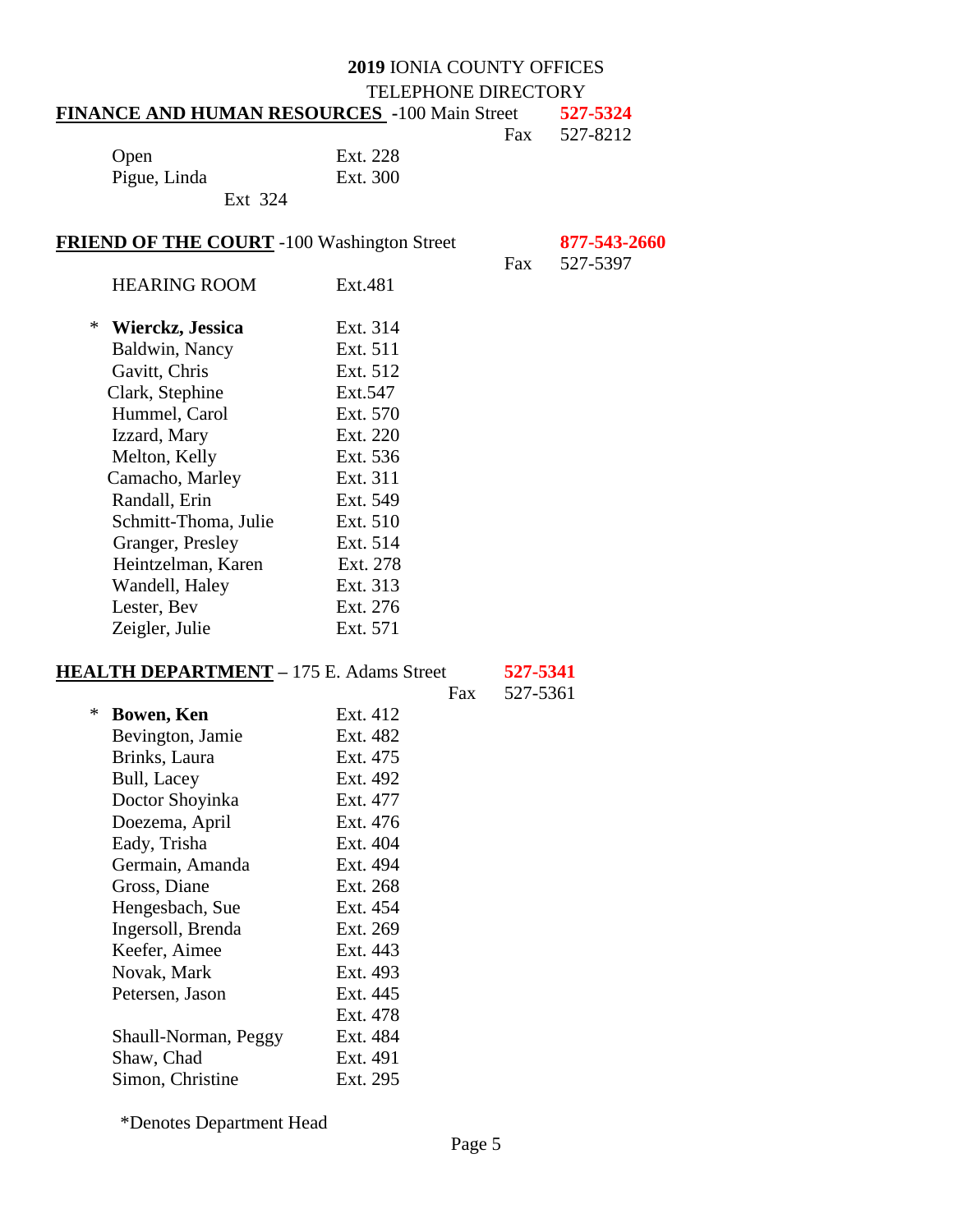|                  | TELEI HUNE DINEUT |
|------------------|-------------------|
| Simmons, Toni    | Ext. 429          |
| Steffen, Kelli   | Ext. 479          |
| Stevenson, Gayle | Ext. 403          |
| Tahvonen, Sarah  | Ext. 480          |
| Thalison, Debbie | Ext. 453          |
| Theisen, Melinda | Ext. 442          |
| Wardell, Ashley  | Ext. 454/337      |
|                  |                   |

| <b>WIC</b>                    |     | 527-5337 |
|-------------------------------|-----|----------|
| <b>ENVIRONMENTAL HEALTH</b>   | Fax | 527-8202 |
| <b>EMERGENCY PREPAREDNESS</b> | Fax | 527-8227 |
| <b>WIC NURSING</b>            | Fax | 527-8208 |

# **INFORMATION TECHNOLOGY –** 100 W. Main Street

| Ext. 243 |
|----------|
| Ext. 294 |

| <b>JUVENILE COURT - 100 W. Main Street</b> |                                              |          |     | 527-5332 |
|--------------------------------------------|----------------------------------------------|----------|-----|----------|
|                                            | <b>HEARING ROOM</b>                          | Ext. 481 | Fax | 527-5334 |
| ∗                                          | <b>Jewell, Mark</b>                          | Ext. 335 |     |          |
|                                            | Open                                         | Ext. 327 |     |          |
|                                            | Wernet, Mary                                 | Ext.256  |     |          |
|                                            | Mills, Juanita                               | Ext. 333 |     |          |
|                                            | Ostrander, Dave                              | Ext. 386 |     |          |
|                                            | Purnhagen, Kristine                          | Ext. 248 |     |          |
|                                            | Austin, Shirley                              | Ext. 353 |     |          |
|                                            | Wheater, Kim                                 | Ext. 209 |     |          |
|                                            | Yalacki, Kristen                             | Ext. 258 |     |          |
|                                            | <b>MAINTENANCE</b> - 100 W. Main (temporary) |          |     | 527-5345 |
|                                            |                                              |          | Fax | 527-5312 |
| ∗                                          | <b>Steel, Rod</b>                            | Ext. 345 |     |          |
|                                            | Eady, Dave                                   |          |     |          |
|                                            | Eikey, Michael                               |          |     |          |
|                                            | Hillabrandt, Larry                           |          |     |          |
|                                            | Miller, Deb                                  |          |     |          |
|                                            | Veenstra, Renee                              |          |     |          |
|                                            | Wandel, Dan                                  |          |     |          |
|                                            | Wellman, Sandra                              | Ext. 301 |     | 527-5301 |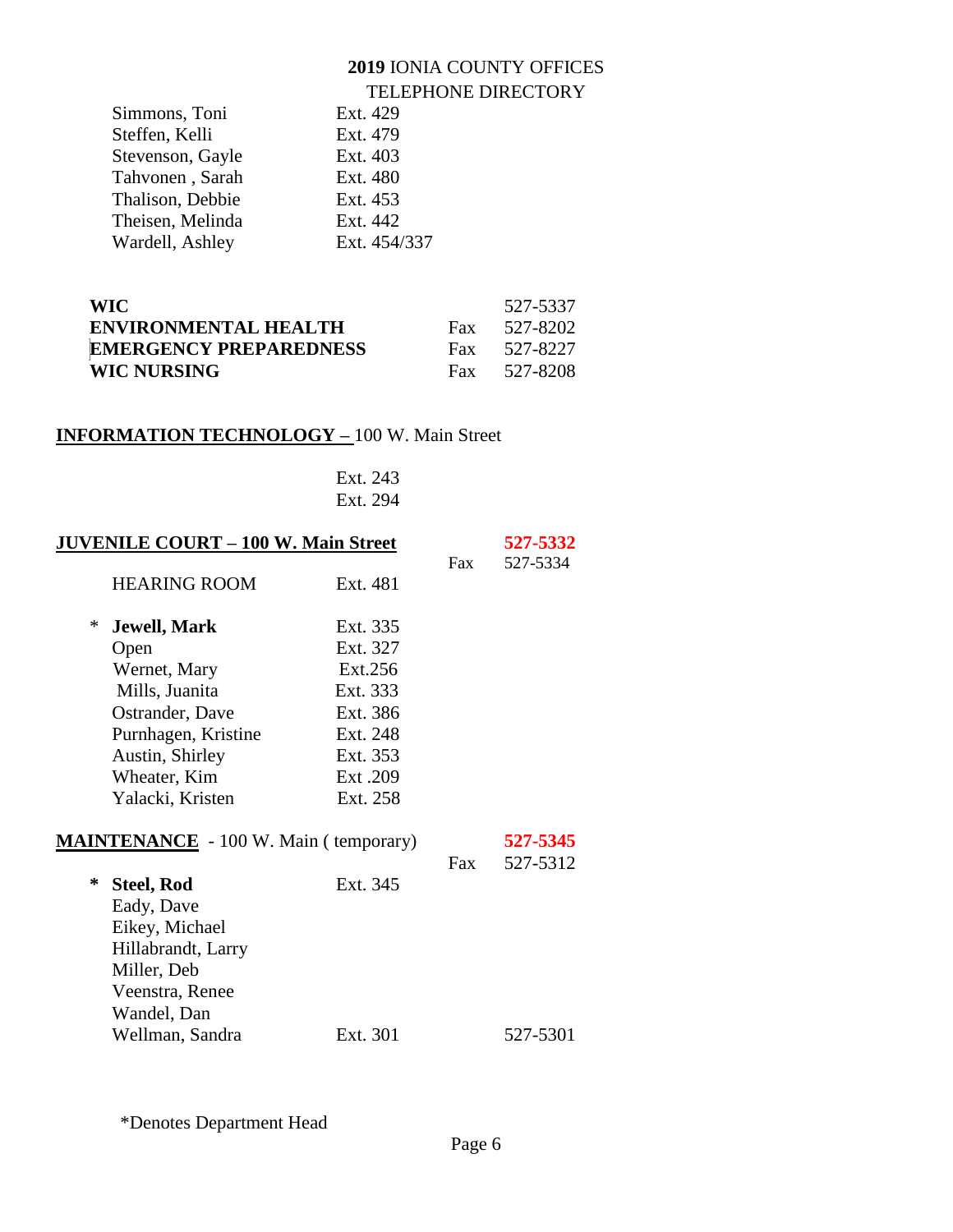|   | <b>MSU EXTENSION</b> – 50 E. Sprague Road                 |                 |          | 527-5357        |
|---|-----------------------------------------------------------|-----------------|----------|-----------------|
|   |                                                           |                 | Fax      | 522-1449        |
| ∗ | Hendrain, Bill                                            | Ext. 358        |          |                 |
|   | Gould, Kevin                                              | Ext. 458        |          |                 |
|   | Long, Brenda                                              | Ext. 465        |          |                 |
|   | Duvall, John                                              | Ext. 462        |          |                 |
|   | Grieves, Karen                                            | Ext. 406        |          |                 |
|   | Open                                                      | Ext. 463        |          |                 |
|   | Open                                                      | Ext. 297        |          |                 |
|   | Fletcher, Tammy                                           | Ext. 464        |          |                 |
|   | Courtade, Catherine                                       | Ext. 460        |          |                 |
|   | Ransom, Janice                                            | Ext. 457        |          |                 |
|   | <b>PROBATE COURT</b> – 100 W. Main St.                    |                 |          | 527-5326        |
|   |                                                           |                 | Fax      | 527-5321        |
| ∗ | Sykes, Jr., Robert (Hon.)                                 | Ext. 384        |          |                 |
|   | Possehn, Sally                                            | Ext. 388        |          |                 |
|   | Bennett, Stephanie                                        | Ext.526         |          |                 |
|   | Ray, Christine                                            | Ext. 328        |          |                 |
|   |                                                           |                 |          |                 |
|   | <b>PROSECUTING ATTORNEY</b> - 100 W. Main St.             |                 |          | 527-5302        |
|   |                                                           |                 | Fax      | 527-8222        |
| ∗ | <b>Butler, Kyle</b>                                       | <b>Ext. 304</b> |          |                 |
|   | Mrzlack, Anthony                                          | Ext. 309        |          |                 |
|   | Powell, Darlene                                           | Ext. 262        |          |                 |
|   | Hewitt, Tami (Child Support/ Paternity) Ext. 305 527-5305 |                 |          |                 |
|   |                                                           |                 |          | 527-8252<br>Fax |
|   | Tsaturova, Barb                                           | Ext. 306        |          |                 |
|   | Stockton, Rikki                                           | Ext. 504        |          |                 |
|   | Harrington, Juliana – Collections                         |                 | Ext. 211 |                 |
|   | Newbury, Molly                                            | Ext. 378        |          |                 |
|   | Lobbes, Rick                                              | Ext. 307        |          |                 |
|   | Schafer, Stacey                                           | Ext. 503        |          |                 |
|   | <b>CRIME VICTIM SERVICES</b>                              |                 |          |                 |
|   | Lundstrom, Angie                                          | Ext. 226        |          | 527-8226        |
|   |                                                           |                 | Fax      | 527-8238        |
|   |                                                           |                 |          |                 |
|   | <b>PUBLIC DEFENDER OFFICE</b>                             |                 |          |                 |
|   | *Walt Downes                                              | Ext. 574        |          | 527-8242        |
|   | Lewis, Larry                                              | Ext. 575        | Fax      | 527-5379        |
|   | Lamp, Jennifer                                            | Ext. 576        |          |                 |
|   | Stoken, Alison                                            | Ext. 577        |          |                 |
|   |                                                           |                 |          |                 |
|   | Bigger, Melony                                            | Ext. 578        |          |                 |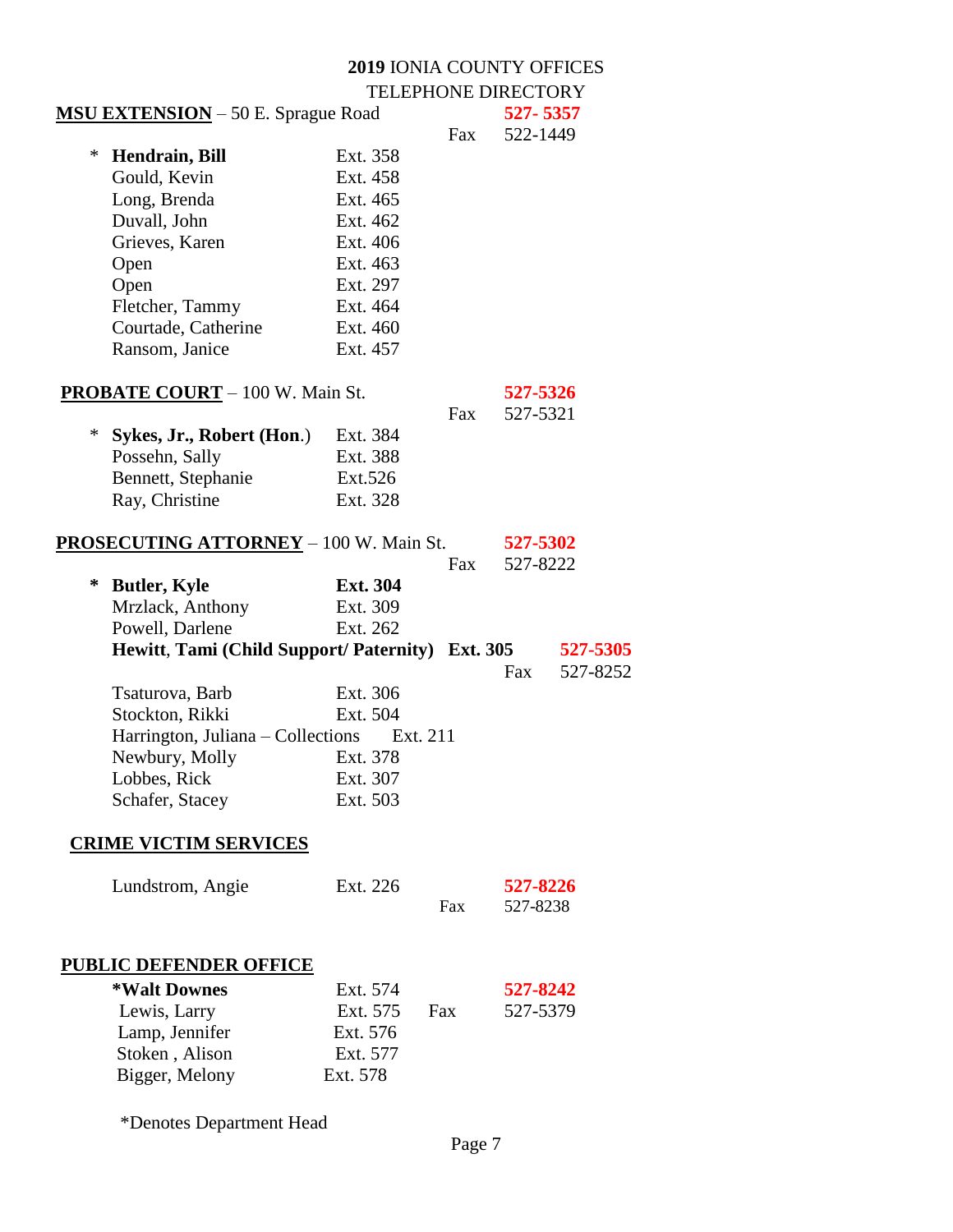| <b>REGISTER OF DEEDS</b> - 100 W. Main Street |          |     | 527-5320 |
|-----------------------------------------------|----------|-----|----------|
|                                               |          | Fax | 527-8234 |
| <b>Adams, Diane</b><br>$\ast$                 | Ext. 420 |     |          |
| Hartman, Mary                                 | Ext. 533 |     |          |
| Lake, Rhonda                                  | Ext. 421 |     |          |
| Open Vault                                    | Ext. 407 |     |          |
| Carpenter, Stephanie                          | Ext. 419 |     |          |
|                                               |          |     |          |

# **RESOURCE RECOVERY COORDINATOR-431 Swartz Court Ste.300**

| Soil Conservation |          |
|-------------------|----------|
| Koledo, Rachel    | Ext. 113 |

### **SHERIFF'S OFFICE/ JAIL** - 133 E. Adams St. Jail (ext. 390) **527-5383**

| ∗<br><b>Noll, Charlie - Sheriff</b>    | Ext. 356 |          |
|----------------------------------------|----------|----------|
| Bucholtz, Andrew-Undersheriff Ext. 382 |          |          |
| Hess, Jon - Capt.                      | Ext. 231 | 527-8231 |
| McDaniels, Suana                       | Ext. 525 |          |
|                                        | Ext.395  | 527-5392 |
| <b>Detectives</b>                      |          |          |
| Hesche, Phil Det./Sgt.                 | Ext. 363 |          |
| Kasul, Chelsa                          | Ext. 259 |          |
| <b>Sheriff Office Clerks</b>           |          | 527-5737 |
| Wolverton, Mackenzie                   | Ext. 516 | 527-9102 |
| Overton, Sharon                        | Ext. 288 |          |
| <b>Court Security</b>                  |          |          |
| Charon, Rick, Sgt.                     | Ext. 203 |          |
| McNeil, Jeff                           | Ext. 250 |          |
| Crawford, Greg                         | Ext. 250 |          |
| Elzinga, Randy                         | Ext. 250 |          |
| Mevay, Rob                             | Ext. 250 |          |
| <b>Maintenance</b>                     |          |          |
| Wiles, Arthur                          | Ext. 385 |          |
| <b>Transcriptionists</b>               |          |          |
| Morseau, Kris                          | Ext. 204 |          |
| Perkins, Karen                         | Ext. 270 |          |
| <u><b>Uniformed Services Sgts</b></u>  |          |          |
| Pieters, Jack Sgt.                     | Ext. 218 |          |
| Straubel, Rick, Sgt.                   | Ext. 240 |          |
| Ruswinckel, Chris, Sgt.                | Ext. 239 |          |
| Hoskins, Stan, Sgt.                    | Ext. 283 |          |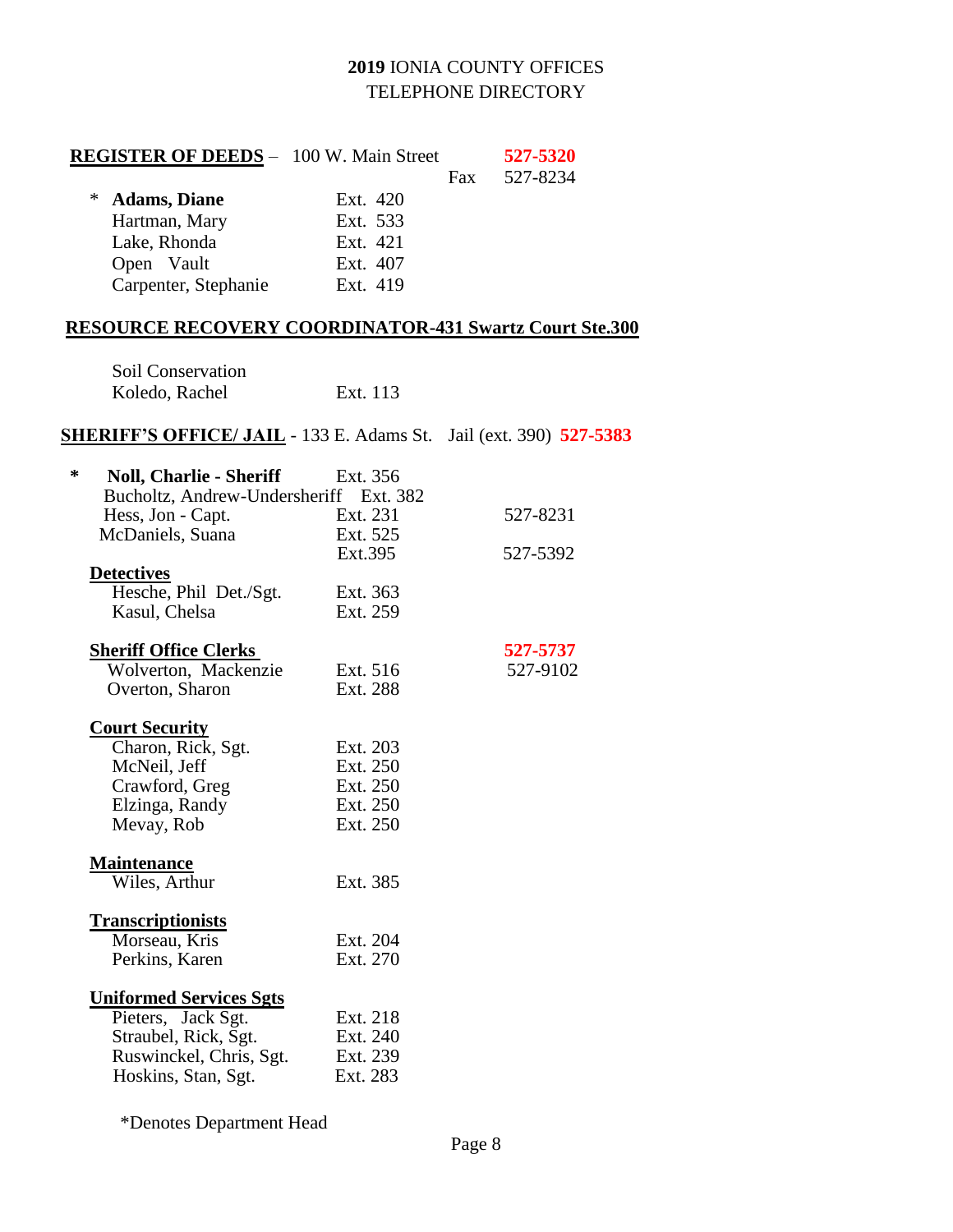| <b>Squad Room</b>                 | Ext. 292 & 293 |              |
|-----------------------------------|----------------|--------------|
| <b>Deputies</b> – voice mail only |                |              |
|                                   | Ext. 425       |              |
| Beard, Courtney                   | Ext. 428       |              |
| Coughlin, Chase                   | Ext. 427       |              |
| Ervin, Rachel                     | Ext. 532       |              |
| Granger, Austin                   | Ext. 413       |              |
|                                   | Ext. 417       |              |
| Tobar, Jayson                     | Ext. 545       |              |
| Pattok, Jason                     | Ext. 426       |              |
| Richards, Michael                 | Ext. 299       |              |
| Robinson, David                   | Ext. 418       |              |
| Sommer, Jacob                     | Ext. 377       |              |
| Sower, Dion                       | Ext. 566       |              |
| Tefft, Joe                        | Ext. 567       |              |
| Veenstra, Mike                    | Ext. 415       |              |
|                                   |                |              |
| Jail Dispatch                     | Ext. 390       | 527-5390     |
| Jail Booking                      | Ext. 517 & 560 | Fax 527-8223 |
| <b>Community Corrections</b>      |                |              |
| Ron Morseau                       | Ext. 396       |              |
| <b>Kitchen</b>                    | Ext. 370       |              |
|                                   |                |              |
| <b>Jail Sergeants</b>             | Ext. 291       |              |
| Dinehart, Andrew Sgt.             |                |              |
| Little, Dan Sgt.                  |                |              |
| Merritt, Chad Sgt.                |                |              |
| <b>Jail Officers</b>              |                |              |
| Baar, John                        |                |              |
| Babcock, Andy                     |                |              |
| Badder, Ashley                    |                |              |
| Beach, Jonathon                   |                |              |
| Bowen, Dennis                     |                |              |
| Gorniewicz, Willa                 |                |              |
| Johnson, Helge                    |                |              |
| Klein, Stephanie                  |                |              |
| Levingston, Jon                   |                |              |
| Lewis, Ryan                       |                |              |
| Little, Jennifer                  |                |              |
|                                   |                |              |
| Marsden, Joseph                   |                |              |
| Marsden, Kay                      |                |              |
| Pifer, Richard                    |                |              |
|                                   |                |              |